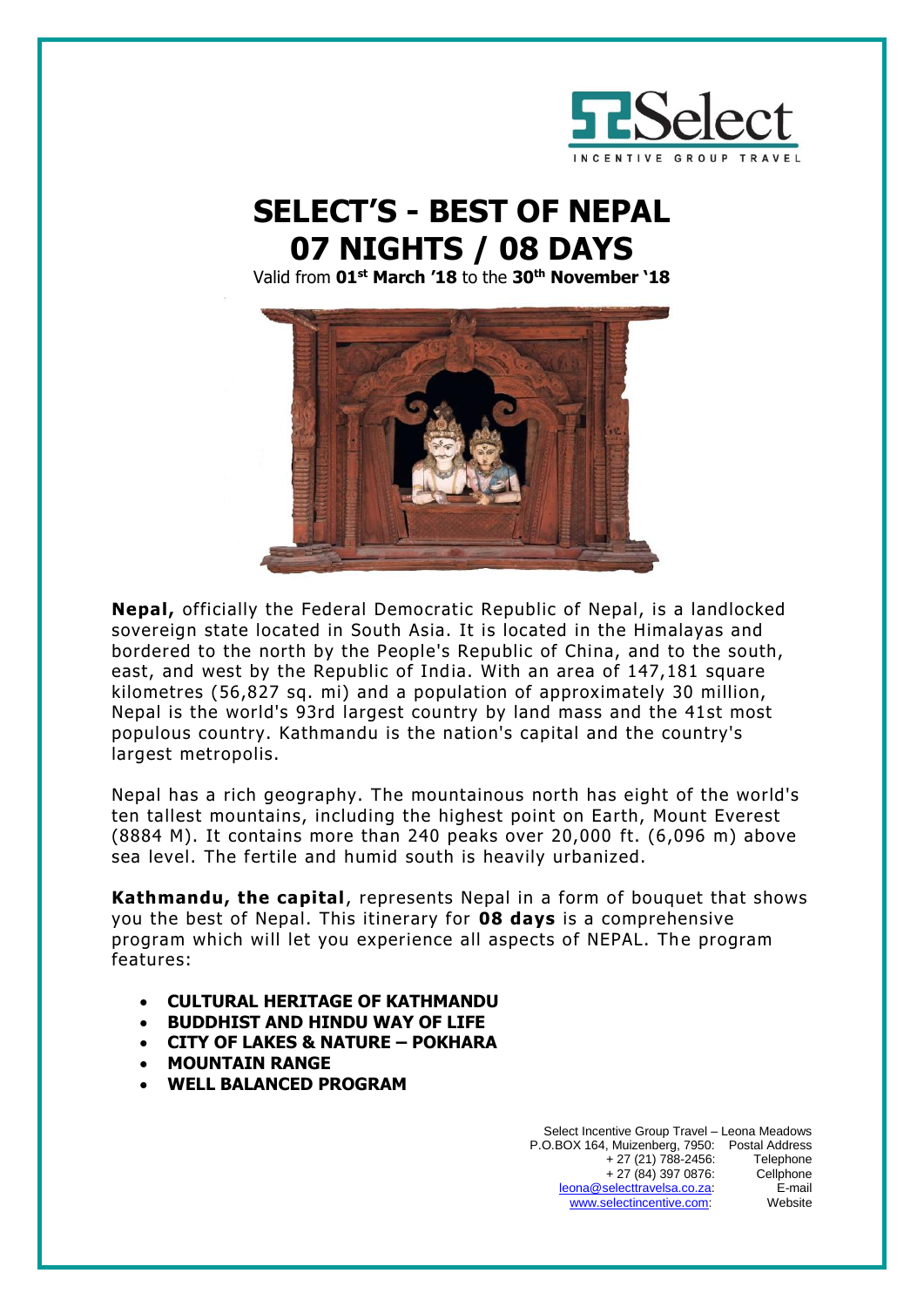

## **DAY 01:** ARRIVE KATHMANDU

Arrive at **Tribhuvan International Airport.** 

**On arrival in Kathmandu:** Having cleared immigration, collect your luggage and pass through customs, please make your way towards the exit of the terminal building where our **representative** will be waiting to greet you.

Transfer to Hotel for check in.

### **Overnight at Hotel in Kathmandu.**

### **DAY 02: KATHMANDU SIGHTSEEING**

### **Breakfast at Hotel**

Today, you will visit Kathmandu Durbar Square and Swoyambhunath Stupa.

**Kathmandu Durbar Square** is located in the heart of old city Kathmandu. There are around 50 temples in the vicinity. In this tour, we visit the 17th Century Durbar complex, Hanuman Dhoka, Parvathi temple, great Bell

and Drum, Bhairav and Taleju Temple. All around the splendour of historical monuments is the hustle & bustle of the market place. Vegetable vendors, trees of flutes, salesmen with their wares displayed on their person, souvenir hawkers, and street shop selling imported goods and tucked away in a quite corner the glittering bead market for custom made bead necklaces.

Next, you will visit **Boudhanath.**

**BOUDHANATH** today, is the Vatican City of Buddhism. The biggest and beautiful Stupa is surrounded by the Monasteries belongs to four famous orders of Tibetan Buddhism: Ningma-pa, Kagyu-pa, Sakya-pa and Gelugpa. While circumambulating, you will contemplate the prayer flags, prayer wheels and Buddhist and non-Buddhist people, amazed by the magic of the Stupa.



Mindful circumambulation around one of the biggest and beautiful stupa of the world.

### **Overnight at Hotel in Kathmandu.**

Select Incentive Group Travel – Leona Meadows P.O.BOX 164, Muizenberg, 7950: Postal Address + 27 (21) 788-2456: Telephone + 27 (84) 397 0876: Cellphone [leona@selecttravelsa.co.za:](mailto:leona@selecttravelsa.co.za) E-mail [www.selectincentive.com:](http://www.selectincentive.com/) Website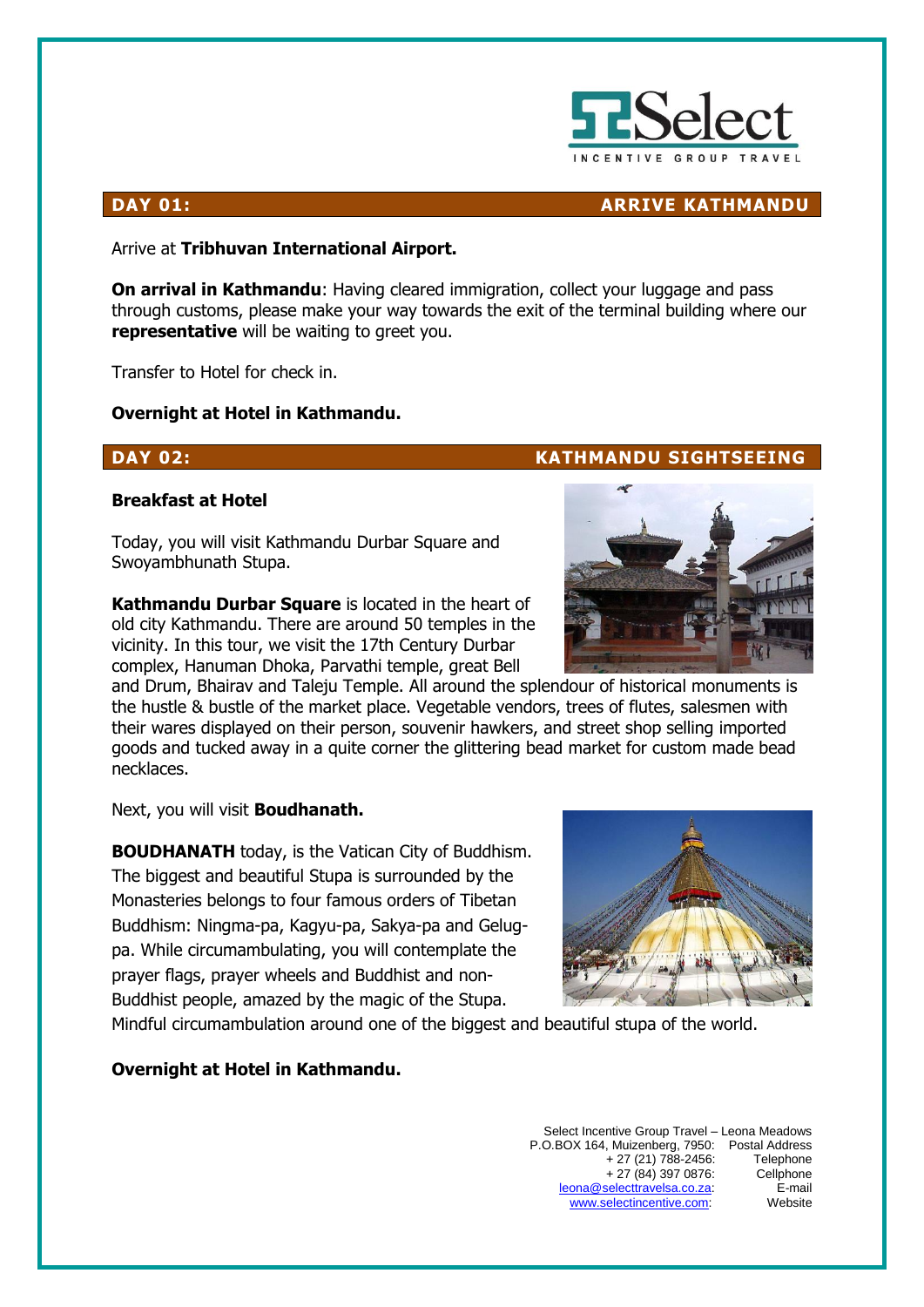

### **DAY 03: KATHMANDU - LUMBINI**

### **Breakfast is at Hotel.**

Drive to Lumbini (Distance 280 km /Tim taken will be around 6-7 hours drive)

### **Half day sightseeing of Lumbini (Maya Devi Temple / Ashoka Pillar / Monastery)**

**Lumbini -** The birthplace of the Buddha, located some 280

kilometres west of Kathmandu, rests on the plains of Kapilvastu. In the 6th Century B.C., when the Buddha lived, a confederacy of Sakya clan people was situated here. There are numerous buildings of religious significance in Lumbini, the most important of which is massive stone pillar erected by the Mauryan Emperor Ashoka in 250 B.C. It was discovered only in 1895. Beside the Ashoka Pillar and the Maya Devi Temple, plinths of huge temples and a pond, where the new-born infant and his mother bathed, have been unearthed.

### **Overnight at Hotel in Lumbini.**

### **DAY 04: LUMBINI - POKHARA**

### **Breakfast at hotel**

Drive to Pokhara from Lumbini [approx. 199 km – 5/6 hrs]. **Pokhara** is a remarkable place of natural beauty. Situated at an altitude of 900m from the sea level and 200km west of Kathmandu valley, the city is known as a centre of adventure. The enchanting town has several beautiful lakes and offers stunning panoramic views of Himalayan peaks. The serenity of lakes and the



magnificence of the Himalayas rising behind them create an ambience of peace and magic.

Arrive in Pokhara and check in Hotel

Enjoy a one hour boat ride at **Phewa Lake** 

**Phewa Lake:** The centre of attraction in Pokhara is the Phewa Lake - the second largest lake in the Kingdom. It is the largest and most enchanting of the three lakes that add to the resplendence of Pokhara. Here, one can sail or row a hired boat across to the water or visit the island temple in the middle. After your boat ride have some free for shopping in the lake side market.

### **Overnight at Hotel in Pokhara.**

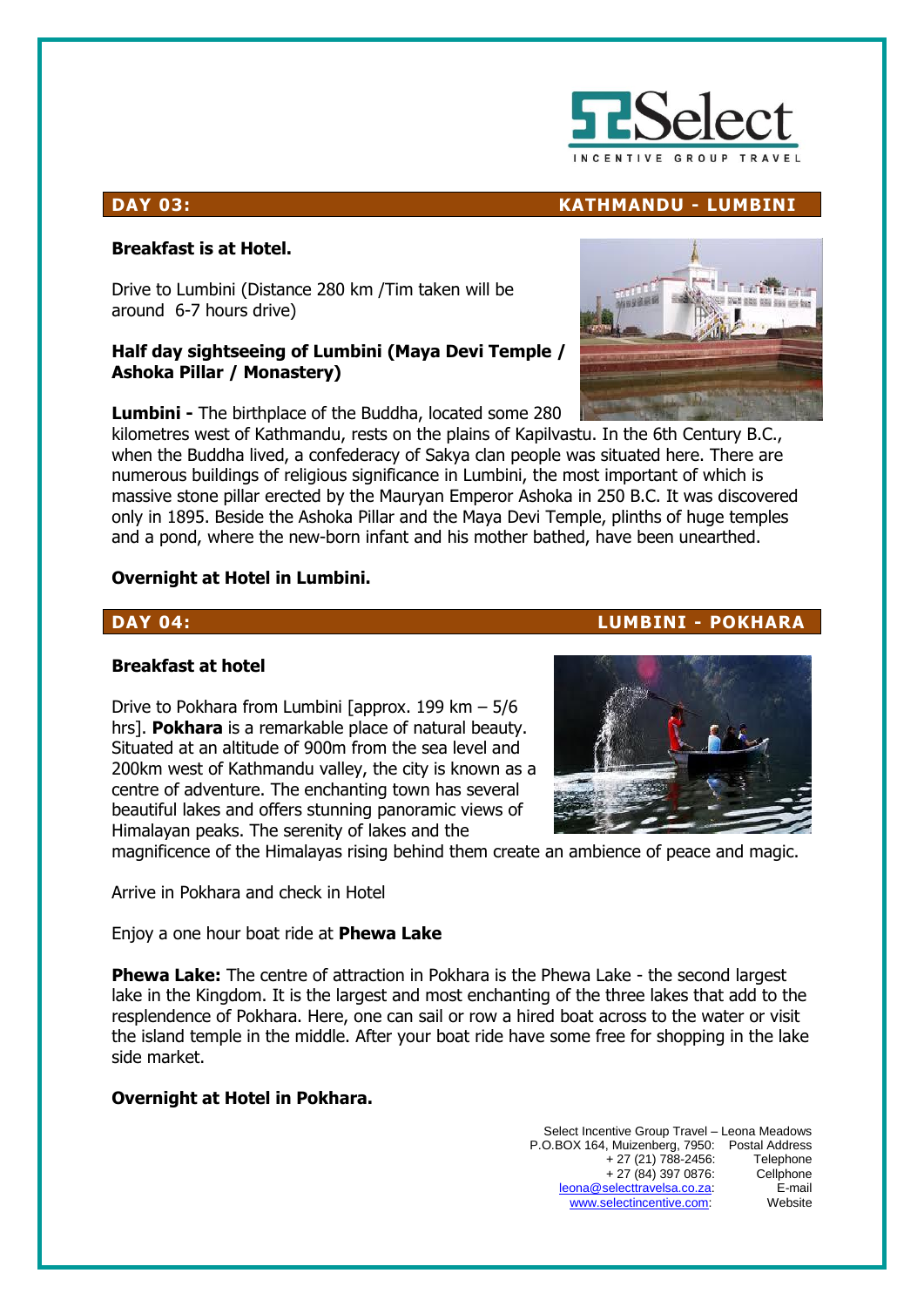

### **DAY 05: POKHARA**

### **Early morning, View Sunrise Sarangkot** and visit **Bindabashini Temple.**

**Sarangkot**. The sunrise above Himalayan range is spectacular from Sarangkot View tower. The facility of Binocular is available to grasp closest view of Annapurna Mountain Ranges. We start our trip early morning around 5a.m to Sarangkot and view the sunrise from the hilltop.

### **Back to Hotel for Breakfast.**

### **Today** sightseeing in **David's Fall, Tibetan Refugee Camp and World Peace Stupa.**

**David's Fall.** Devi's Fall (also known as Devin's and David's) is a lovely waterfall lying about 2-Km south-west of the Pokhara airport on the Siddhartha Highway. Legend has it that a trekker (Devin, David) was washed away by the Pardi Khola and mysteriously disappeared down into an underground passage beneath the fall.

**Next visit Tibetan** refugee camp and Peace Stupa.

**World Peace Stupa** (1100 m) is a Buddhist pagoda style monument on a hilltop in Ananda hill of Pumdi Bhumdi Village Development Committee near Pokhara. Nepal has two of the eighty peace pagodas in the world: Shanti Stupa in Lumbini, the birthplace of Buddha and Shanti Stupa in Pokhara. Shanti Stupa of Pokhara has also



become a tourist attraction. It provides a panoramic view of the Annapurna range, Pokhara city and the Phewa Lake. Situated about 7 kilometres from the Highway. It located on the peak and stands as a beacon of peace and can be seen from every corner of the Pokhara valley. Shanti Stupa is the only stupa in Pokhara located at such a great height. The stupa itself covers 100 metres and its height is 11 metres. The stupa has been painted white because it is the colour and symbol of peace, therefore the name is also Peace Stupa. On the pinnacle of the stupa a golden cupola is mounted that is visible from a long distance. Among others, four majestic statues of the Buddha are placed at the four compass points and are most eye-catching.

### **Overnight at Hotel in Pokhara.**

### **DAY 06: POKHARA - KATHMANDU**

### **Breakfast is at Hotel.**

Drive back to Kathmandu.

Select Incentive Group Travel – Leona Meadows P.O.BOX 164, Muizenberg, 7950: Postal Address + 27 (21) 788-2456: Telephone<br>+ 27 (84) 397 0876: Cellphone  $+ 27 (84) 397 0876$ : [leona@selecttravelsa.co.za:](mailto:leona@selecttravelsa.co.za) E-mail www.selectincentive.com. Website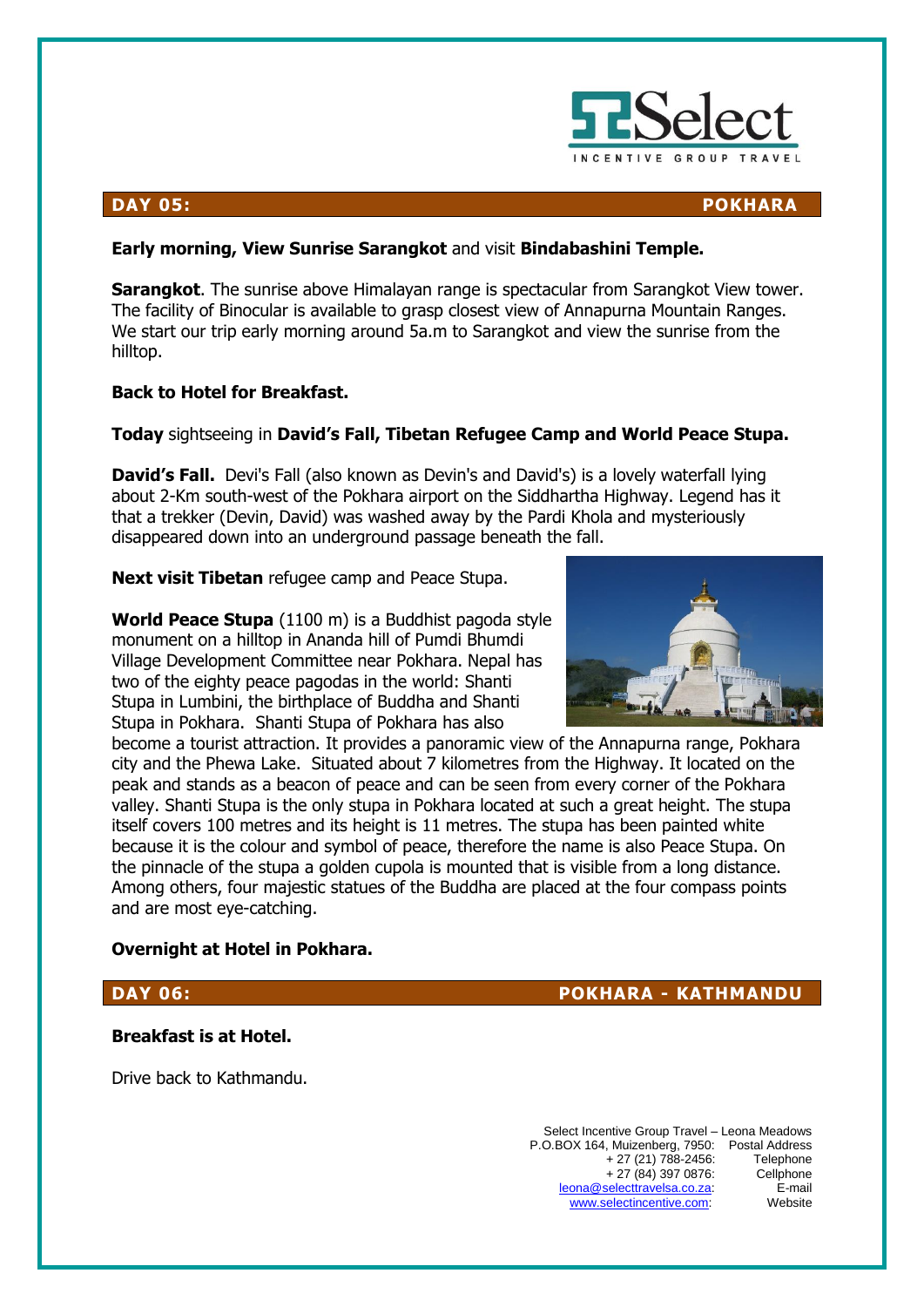

Lunch will be at Local restaurant (by own)

Arrive in Kathmandu, Half day sightseeing of **Swoyambhunath.**

**Swoyambhunath (UNESCO World Heritage Site)** -

Swoyambhunath literally means 'Self-Existent One.' Swoyambhunath is believed to have been established more than 2,500 years ago. An inscription dated 460 A.D. states that the construction was carried out by King Mahadeva. By the thirteenth century Swoyambhunath had developed



into an important Buddhist learning site. It is also known as the **Monkey Temple** as there are holy monkeys living in parts of the temple in the North West. Swayambhunath occupies a central position; it is probably the most sacred among Buddhist Pilgrimage sites.

### **Overnight at Hotel in Kathmandu.**

### **Breakfast is at Hotel.**

Drive to Bhaktapur City (Distance 15 Km and time taken will be around 30 min. Drive).

Bhadgaon, another Newer city founded in the 9th century. Visit the ancient gateway, Durbar Square the Royal Residential Quarter of Bhupatindra Malla, famous

five storied temples of Nyatapola in Pagoda style, Batsala temple, Bhairavnath temple, Duttatraya temple, Pujari Math and Palace of 55 windows.

### **Continue Drive to Nagarkot (20 Km and 50 min. Drive from Bhaktapur city)**

### **NAGARKOT**

Situated at an altitude of 2175 m. to the east of Kathmandu, Nagarkot stands proud as one of the most popular tourist destinations in Nepal. It offers incredible panoramic Himalayan views like Mt. Everest, Manaslu, Gauri Shankar and many others. It also promises the most magnificent unparalleled sunrise view. Its favourable climatic condition makes it the very ideal



### **Overnight at hotel in Nagarkot.**

### Select Incentive Group Travel – Leona Meadows P.O.BOX 164, Muizenberg, 7950: Postal Address + 27 (21) 788-2456: Telephone<br>+ 27 (84) 397 0876: Cellphone  $+ 27 (84) 397 0876$ : [leona@selecttravelsa.co.za:](mailto:leona@selecttravelsa.co.za) E-mail [www.selectincentive.com:](http://www.selectincentive.com/) Website





**DAY 07: KATHMANDU - NAGARKOT**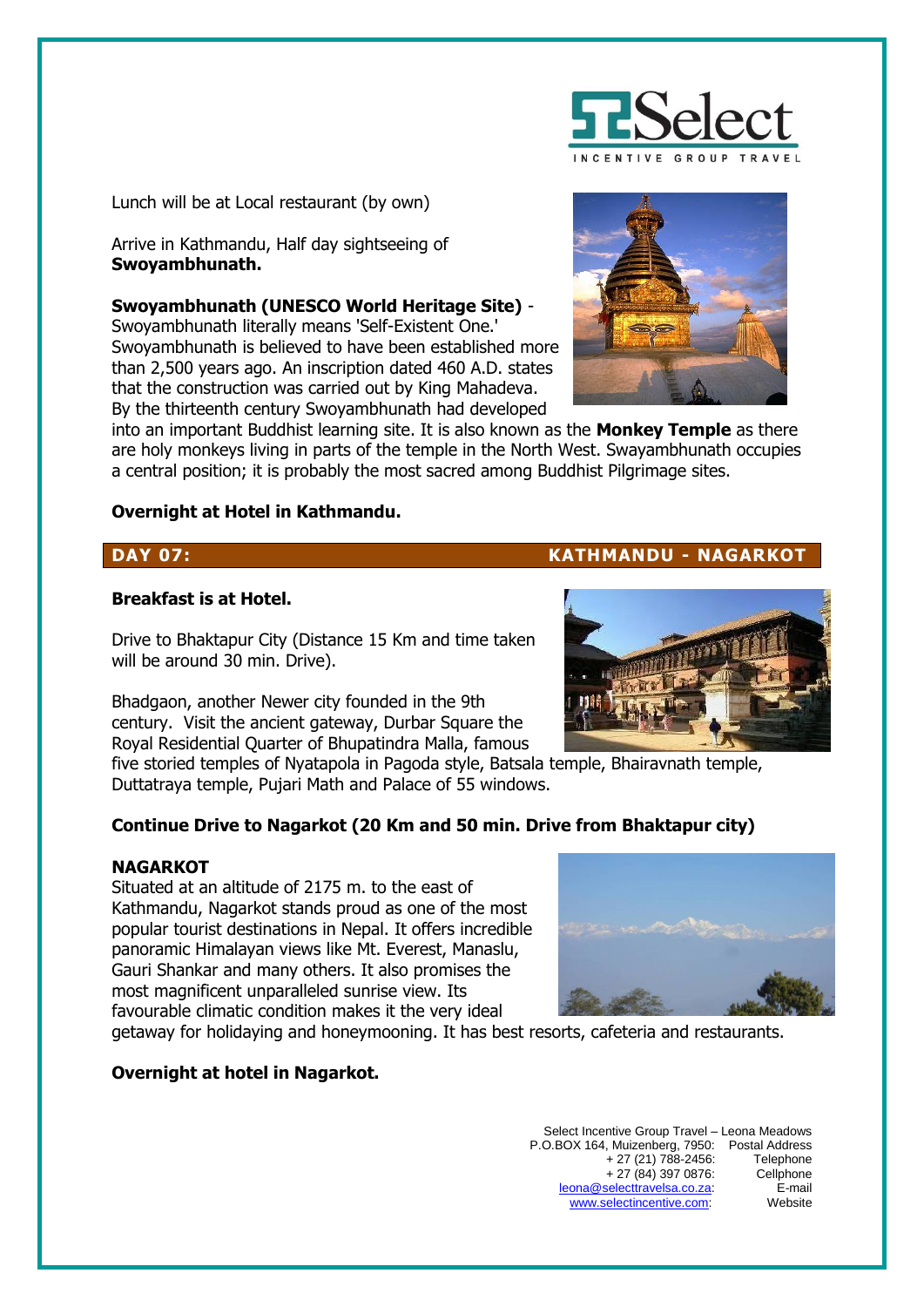

**DAY 08: KATHMANDU - DEPART**

### **Early Morning sunset view from Hotel Premises.**

### **Breakfast is at Hotel.**

Drive to Tribhuvan International Airport for final departure.

### **\*\*\*\*\*\*\*\*END OF PROGRAM\*\*\*\*\*\*\***

### **RECOMMENDED HOTELS**

| <b>City</b>                        | 4 Star Hotel                                                                          | <b>5 Star Hotel</b>                                                                   |
|------------------------------------|---------------------------------------------------------------------------------------|---------------------------------------------------------------------------------------|
| <b>Kathmandu</b>                   | <b>Grand Hotel</b><br>http://www.grandhotelnepal.com                                  | <b>Radisson</b><br>https://www.radisson.com/kathmandu-<br>hotel-np/nepkathm           |
| <b>Lumbini</b>                     | Lumbini Garden<br>http://www.newcrystalhotels.com/h<br>otellumbinigarden/homepage.php | Lumbini Garden<br>http://www.newcrystalhotels.com/hotell<br>umbinigarden/homepage.php |
| <b>Pokhara</b>                     | <b>Mount Kailash</b><br>http://mountkailashresort.com                                 | <b>Pokhara Grande</b><br>http://www.pokharagrande.com                                 |
| <b>Nagarkot</b>                    | <b>Country Villa</b><br>http://www.hotelcountryvilla.com                              | <b>Club Himalaya</b><br>http://clubhimalaya.com.np                                    |
| $1-2$ Pax                          | SAR 12,975.00 per person                                                              | SAR 14,130.00 per person                                                              |
| $3-4$ Pax                          | SAR 12,570.00 per person                                                              | SAR 13,725.00 per person                                                              |
| $5-6$ Pax                          | SAR 10,920.00 per person                                                              | SAR 12,150.00 per person                                                              |
| $7-8$ Pax                          | SAR 10,005.00 per person                                                              | SAR 11,235.00 per person                                                              |
| $9-10$ Pax                         | SAR 9,930.00 per person                                                               | SAR 11,160.00 per person                                                              |
| <b>Single</b><br><b>Supplement</b> | SAR 5,220.00                                                                          | SAR 6,705.00                                                                          |

### **Services to be provided:**

- o 03 Night's accommodation in respective hotels in Kathmandu on a B&B Basis.
- o 01 Night's accommodation in respective hotels in Lumbini on a B&B Basis.
- o 02 Night's accommodation in respective hotels in Pokhara on a B&B Basis.
- o 01 Night accommodation in respective hotels in Nagarkot on a B&B Basis.
- o English Speaking Guide during sightseeing tour of Kathmandu, Pokhara & Lumbini.
- o All transfers and sightseeing tour by A/C vehicle
- o Entrance fee at monuments.